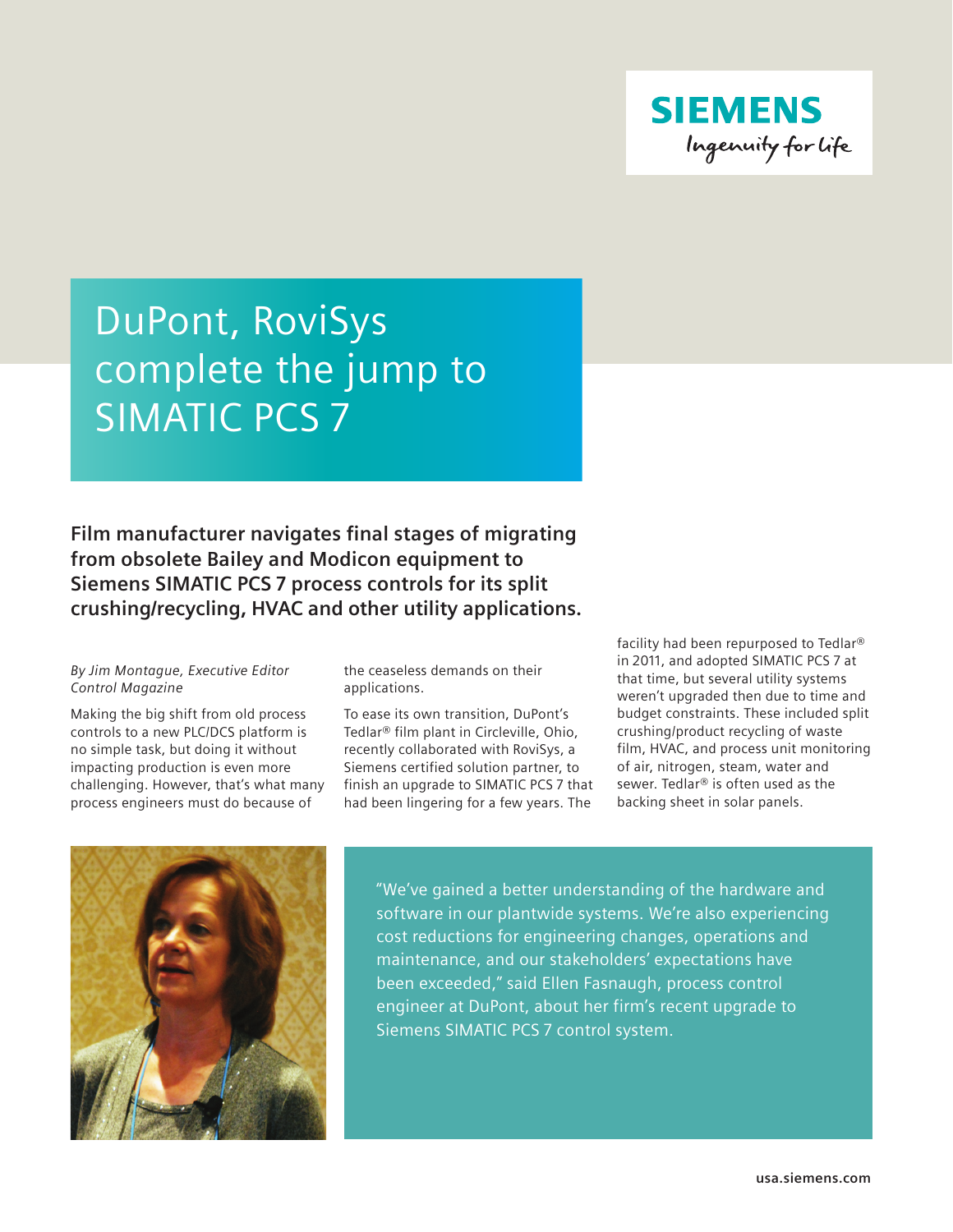"The new solution had to use SIMATIC PCS 7 to integrate with the plantwide DCS, increase system reliability and performance, be cost effective, not impact the production system, and not significantly change operations and user interfaces," said Ellen Fausnaugh, process control engineer at DuPont. "We couldn't afford downtime, and we had to be within budget."

Fasnaugh and Josh Hilewick, senior systems engineer at RoviSys, presented "Finalizing your legacy DCS/PLC migration" on the opening day of Siemens Automation Summit 2017 on June 27 in Boca Raton, Fla.

## **Design for migration**

To work towards accomplishing their migration, DuPont and RoviSys conducted a front end engineering design (FEED) study, which gathered information on the plant team, drawings and I/O lists, performed plan walkdowns, identified and delineated project scope, set a target schedule, and identified risks. Next, they drafted system requirement specifications (SRS), including control architecture, I/O quantities, hardware selection, control configuration requirements and HMI counts, as well as project responsibilities and project documentation lists.

In the design for the new controls, DuPont and RoviSys also decided to use the new AS410 controller from Siemens, retrofit existing cabinets with new subpanels containing Siemens' ET200M with MTA remote terminal modules, and use a redundant, fiberoptic Profibus backbone. However, it turned out that a phased approach was going to be needed for the migration.

"Initially, all panels and systems were to be migrated the same time, but production demands and shorter maintenance outages caused the project team to switch to a phased approach," said Hilewick. "Split crushing was determined to be the critical path, so we started with those panels, and worked our way out. The key was to define the scope and boundaries of each phase, set a schedule, and identify and update risks."

Fausnaugh and Hilewick also encountered some added complexities when it turned out that panels containing split crushing I/O also contained other systems. This meant some panels couldn't be partially cutover, which increased the scope of the first phase. Plus, there were some conflicts between existing audit drawings and legacy code, which required detailed comparisons between them.

"We found about 10% of the I/O points had been abandoned, but were never documented," said Fasnaugh. "Some other devices, cables and cards were abandoned and went nowhere, so we had to confirm what we had in the field."

Hilewick added, "For the functional specification, an overview and some details were provided from discussions with the plant engineers. We also captured detailed functionality by reverse engineering legacy code, defined all control modules and alarms, and defined all sequences. Collaboration with the plant was critical!"

## **Taking the plunge**

Final preparations for the Phase 1 migration of the Tedlar® plant's controls included staging a development system with spare equipment from the plant, setting up a virtual machine operating system (OS) server and OS client, and using Siemens SIMIT 9.0 Virtual Controller software for process simulation. "We simulated 100% of our I/O in SIMIT, and used existing templates and standards from the site, so we could implement devices like channel drivers in the way that DuPont wanted," added Hilewick. "We also repurposed backgrounds from the Bailey OS graphics as a starting point, added new PCS 7 block icons, and optimized spacing for operator understanding. The full factory acceptance test (FAT) including I/O simulation with SIMIT increased confidence and minimized risk during cutover."

The final cutover plan outlined all work, and some added walkdowns were done with the electrical contractor to review details. Preexisting wiring and labeling mistakes were found and corrected. These preparations allowed the actual Phase 1 cutover and commissioning to take place during the three and a half days originally scheduled. "We ended up with two complete and separate systems," added Fasnaugh. "And we don't have to deal with Bailey and Modicon anymore."

Hilewick and Fasnaugh explained that splitting the migration into a phased approach increased project costs, and that extra engineering effort was needed to research and define the phase boundaries. Also, the project's plant library templates didn't have some features that were added later, so they stressed to the importance of confirming a library is up to date before bulk creating continuous function charts (CFCs).

With Phase 1 complete – and Phase 2 FAT done and awaiting this fall's scheduled plant outage – DuPont's Tedlar® facility has gained several major benefits. Most importantly, startup time for the split crusher has been reduced from more than 30 minutes – or not starting at all – to less than 5 minutes. The HVAC units are operating more reliably, and are improving quality of the manufacturing process.

"We also have a better understanding of the hardware and software in our plantwide systems," said Fasnaugh. "We're also experiencing cost reductions for engineering changes, operations and maintenance. And our stakeholders' expectations have been exceeded."

The legacy controls consisted of Bailey components connected to SIMATIC PCS 7 via its operating system (OPC90) for visualization of legacy systems and the plantwide DCS. However, there were interface failures between the old ABB controls and the newer Siemens controls, which sometimes made the recycle crushing system for waste film unavailable, halted remote operation open process sewer, and increased required manpower for operations and maintenance. Modicon discrete I/O and some low-level logic devices communicated with Bailey via a Modbus bridge multiplexer, while Bailey handled analog I/O, some discrete points and all supervisory logic. All of this old equip-ment was obsolete, and most of the plant knowledge to support it was lost.